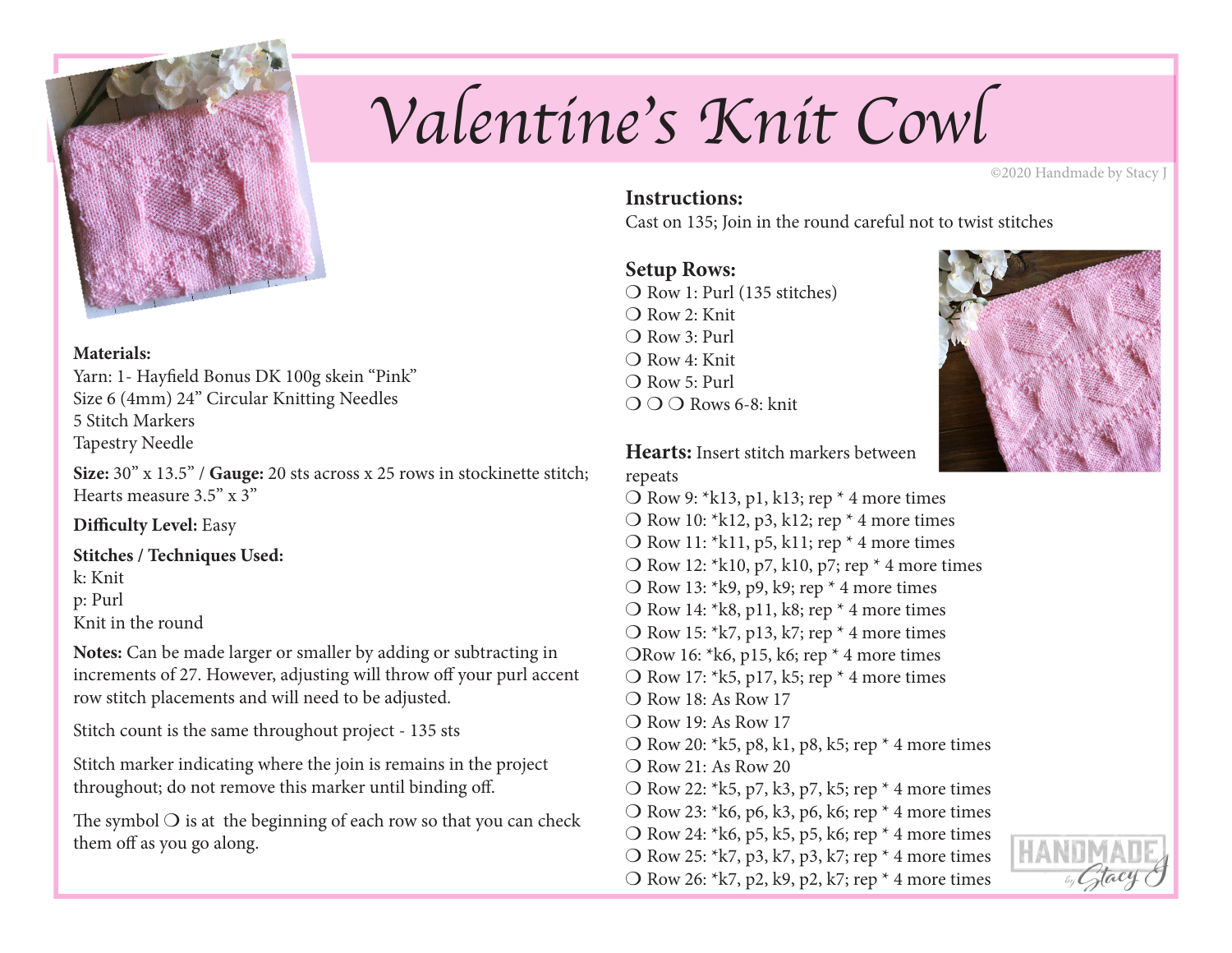$\overline{O}$  Row 27: knit; remove stitch markers between repeats  $\bigcirc$  Row 28: knit

## **Purl accents**

 $\bigcirc$  Row 29:\* k4, p1; rep \* around O Row 30: k2, \*p1, k4; rep \* around until 2 sts remain, k2  $\bigcirc$  Row 31: \*p1, k4; rep \* around  $\bigcirc$   $\bigcirc$  Rows 32 - 33: knit

**Hearts Part 2:** Place stitch markers between the repeats O Row 34: p1, k13, \*k13, p, k13; rep \* 3 more times, k13 O Row 35: p2, k12, \*k12, p3, k12; rep \* 3 more times, k12, p1 O Row 36: p3, k11, \*k11 p5, k11; rep \* 3 more times, k11, p2 O Row 37: p4, k10, \*k10, p7, k10; rep \* 3 more times, k10, p3 O Row 38: p5, k9,  $*k9$ , p9, k9, ; rep  $*$  3 more times, k9, p4 O Row 39: p6, k8, \*k8, p11, k8; rep \* 3 more times, k8, p5 O Row 40: p7, k7, \*k7, p13, k7; rep \* 3 more times, k7, p6 O Row 41: p8, k6, \*k6, p15, k6; rep \* 3 more times, k6, p7 O Row 42: p9, k5, \*k5, p17, k5; rep \* 3 more times, k5, p8  $\bigcap$  Row 43: As Row 42  $\bigcap$  Row 44: As Row 42. O Row 45: k1, p8, k5, \*k5, p8, k, p8, k5; rep \* 3 more times, k5, p8  $\bigcirc$  Row 46: As Row 45 O Row 47: k2, p7, k5, \*k5, p7, k3, p7, k5; rep \* 3 more times, k5, p7, k1 O Row 48: k2, p6, k6, \*k6, p6, k3, p6, k6; rep \* 3 more times, k6, p6, k1 O Row 49: k3, p5, k6, \*k6 p5, k5, p5, k6; rep \* 3 more times, k6, p5, k2 O Row 50: k4, p3, k7, \*k7, p3, k7, p3, k7; rep \* 3 more times, k7, p3, k3 O Row 51: k5, p2, k7, \*k7, p2, k9, p2, k7; rep \* 3 more times, k7, p2, k4

 $\overline{O}$  Row 52: knit, removing stitch markers between repeats  $\bigcap$   $\bigcap$  Rows 53-54: knit

## **Purl accents**

 $\overline{O}$  Row 55:\* k4, p1; rep \* around O Row 56: k2, \*p1, k4; rep \* around until 2 sts remain, k2  $\bigcirc$  Row 57: \*p1, k4; rep \* around  $\bigcirc$   $\bigcirc$  Rows 58-59: knit

**Hearts Part 3:** Insert stitch markers between repeats  $\overline{O}$  Row 60: \*k13, p1, k13; rep \* 4 more times O Row 61:  $k12$ , p3, k12; rep  $*$  4 more times O Row 62:  $*k11$ , p5, k11; rep  $*$  4 more times O Row 63:  $*k10$ , p7, k10, p7; rep  $*$  4 more times O Row 64:  $k$ 9, p9, k9; rep  $*$  4 more times  $\overline{O}$  Row 65: \*k8, p11, k8; rep \* 4 more times  $\overline{O}$  Row 66: \*k7, p13, k7; rep \* 4 more times O Row 67: \*k6, p15, k6; rep \* 4 more times  $\overline{O}$  Row 68: \*k5, p17, k5; rep \* 4 more times  $\bigcirc$  Row 69: As Row 68  $\bigcirc$  Row 70: As Row 68 O Row 71:  $k5$ , p8, k1, p8, k5; rep  $*$  4 more times  $\bigcap$  Row 72: As Row 71 O Row 73:  $*k5$ , p7, k3, p7, k5; rep  $*$  4 more times  $\bigcirc$  Row 74: \*k6, p6, k3, p6, k6; rep \* 4 more times O Row 75:  $* k6$ , p5, k5, p5, k6; rep  $*$  4 more times  $\overline{O}$  Row 76: \*k7, p3, k7, p3, k7; rep \* 4 more times O Row 77:  $k7$ , p2, k9, p2, k7; rep  $*$  4 more times  $\overline{O}$  Row 78: knit; remove stitch markers between repeats  $\bigcirc$   $\bigcirc$  Rows 79 - 80: knit

 $\bigcirc$  Row 81: Purl

- $\bigcirc$  Row 82: Knit
- $\bigcirc$   $\bigcirc$  Rows 83-84: Repeat rows 81-82 once more
- $\bigcirc$  Row 85: Purl

Bind off purlwise, weave in ends and enjoy!!